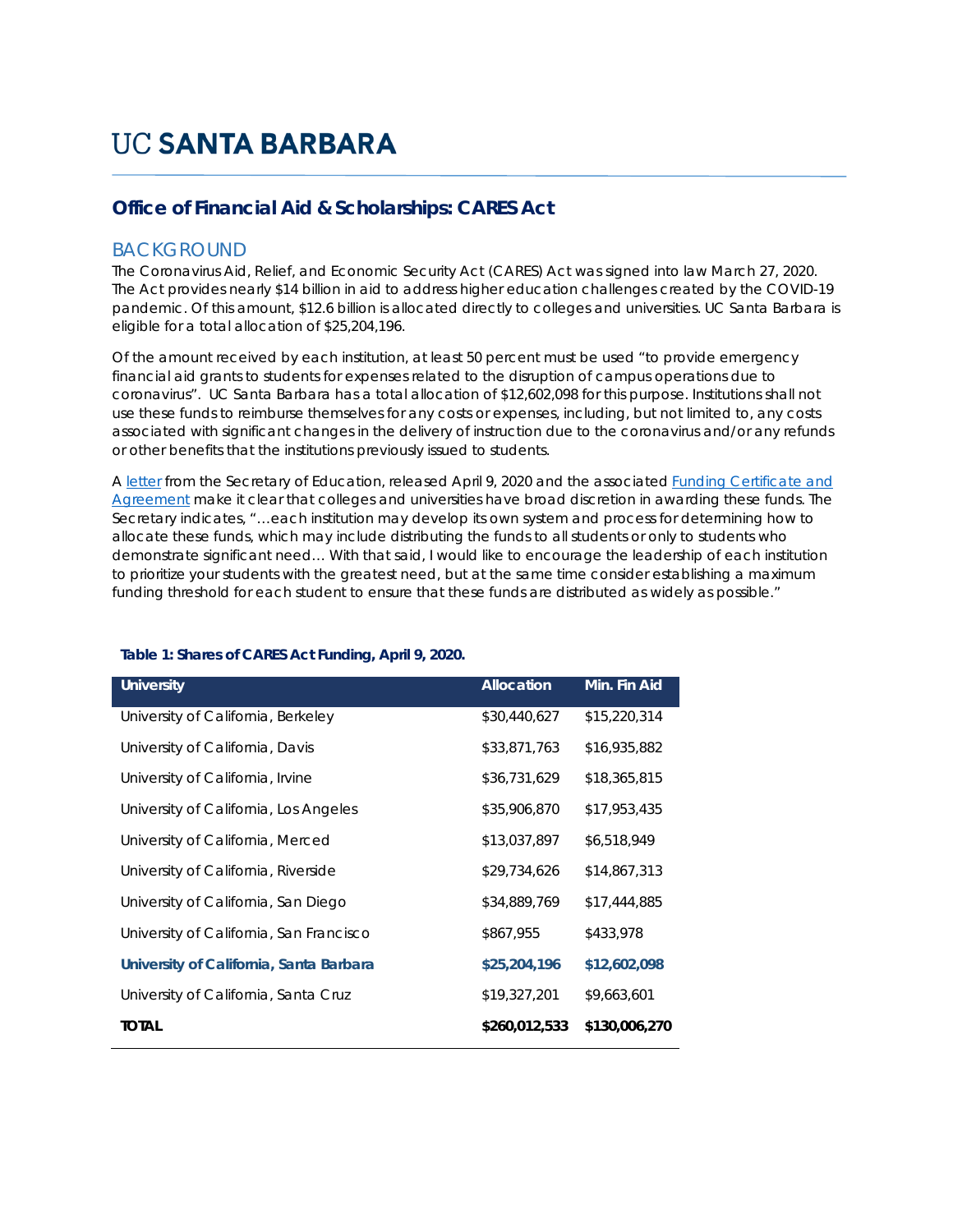# University of California Office of the President Guidance

- Ensuring that students can continue to make progress towards graduation despite the financial and other challenges created by the COVID-19 pandemic should be the overarching goal of campuses' plans.
- The funding is authorized under Title IV of the Higher Education Act. As such, the campus Financial Aid Office will be in the best position to administer in compliance with existing and forthcoming regulations. Reporting requirements will be extensive, including student-level reporting 30 days from the initial awards and every 45 days thereafter.
- UC Financial Aid Offices are requested to consult with other key leaders on campus, including the Graduate Division, Basic Needs Centers and campus Associated Students, as they develop their process and plans, although not on individual awarding decisions.
- Campuses are making myriad decisions about COVID-19 and therefore need flexibility as they develop their local emergency grant funding to meet the needs of their students. In general, the plans should reflect the following principles:
	- o Efficient Delivery: Campuses should prioritize delivery in Spring and, if necessary, Summer 2020. Feedback from both the department and our understanding of the congressional intent is that the funds be delivered as quickly as possible.
	- o Equity: Campuses may provide broad-based support (e.g. a base award to all students), but are also encouraged to provide additional support to groups that may require additional assistance (e.g. low income, student parents).
	- o Direct Emergency Grant Payments: The Department's guidance is clear that funds should be delivered directly to students, not to pay for past due bills, to reimburse prior expenditures by the campus (e.g. to pay back the campus for purchased laptops), or to replace lost wages.
	- o Beyond the Cost of Attendance: The Department has also made it clear that this funding can be made available to students without regard to the normal total cost of attendance limits.
- Campuses are encouraged to take the following considerations, among others, into account as they consider how to deploy the federal funds in conjunction with their own institutional financial aid.
	- o The Department has limited the awards to students eligible for Title IV financial aid authorized under the Higher Education Act. Undocumented students and international students are not eligible for support using these federal dollars. Campuses are encouraged to coordinate the use of these funds with their own institutional aid resources to ensure that emergency grants are available to all undocumented students in need who are eligible to receive state support (e.g. AB540 students).
	- o Students who have not filed a Free Application for Federal Student Aid (FAFSA) may be required to complete a shorter application form with the campus to receive these funds to confirm their eligibility for Title IV funding.
	- o Campuses are also encouraged to consider targeting particularly vulnerable populations for additional support, e.g., student parents, former foster youth, disabled students, and formerly incarcerated students.
	- o While the FAFSA is one of the best measures of a student's financial resources, it is not necessary to receive emergency support. In addition to information provided on a student's FAFSA or DREAM Application, other indicators (e.g. borrowing at the maximum annual or cumulative allowable level of federal student loans) may help inform the assessment of whether a student's financial resources were precarious even before the onset of the COVID-19 pandemic.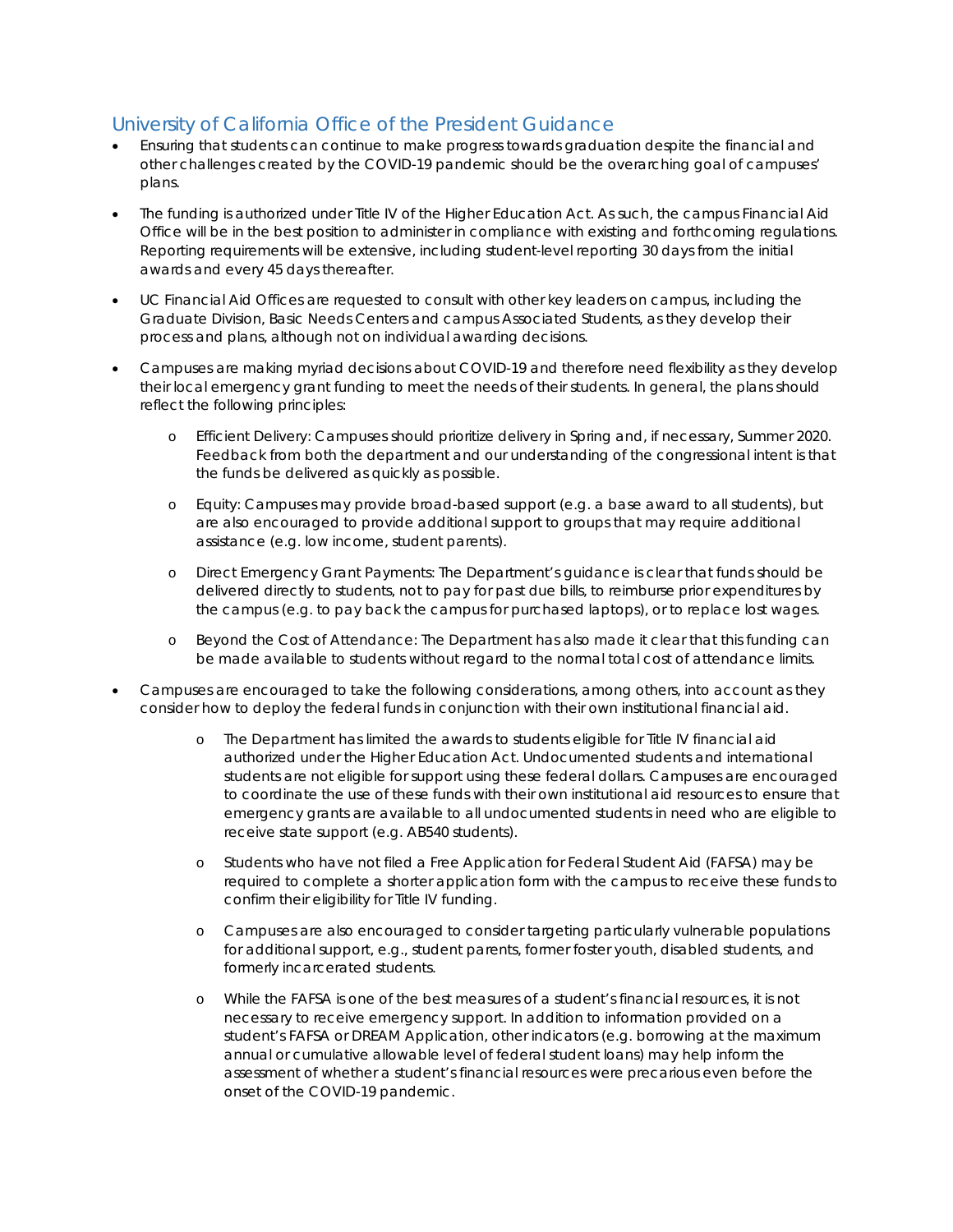- The UC Office of the President will help coordinate the sharing of information between campuses and with outside stakeholders. UCOP will not be involved in the allocation of the funding, which will come from the US Department of Education.
- Campuses are encouraged to work with the Office of the President on summarizing their financial aid plans, as well as on future reporting requirements to ensure systemwide coordination for both state and federal policymakers, including tracking of appeals.

# UC Santa Barbara CARES

## **Table 1: CARES Emergency Grant Allocation for Title IV eligible students for Spring 2020 by Enrollment Type.**

| <b>Enrollment Type</b>                 | Headcount    | %                                    |
|----------------------------------------|--------------|--------------------------------------|
| Undergraduate                          | 21,646       | 88.6% of enrolled students           |
| Graduate                               | 2.786        | 11.4% of enrolled students           |
| Total                                  | 24,432       |                                      |
| Ineligible Students                    | 3.178        |                                      |
| Estimate of Title IV Eligible Students | 21,254       |                                      |
|                                        |              |                                      |
| <b>Total Student Award Allocation</b>  | \$12,602,098 |                                      |
| Undergraduate                          | \$11,165,459 | 88.6% of student award<br>allocation |
| Graduate                               | \$1,436,639  | 11.4% of student award<br>allocation |

## **Table 2: CARES Act Emergency Grants for Undergraduate Students**

| <b>FAFSA Filer Type</b>                             | Headcount      | Amount       | <b>Funding</b> |
|-----------------------------------------------------|----------------|--------------|----------------|
| Pell Grant Recipients                               | 5,481          | \$1,100      | \$6,029,100    |
| Vulnerable Pell Grant Recipients*                   | 195            | \$1,700      | \$331,500      |
| <b>Other Grant Recipients</b>                       | 4,760          | \$875        | \$4,165,000    |
| Vulnerable Grant Recipients*                        | 21             | \$1,475      | \$30,975       |
| Non-Grant Recipients with Financial Need            | 933            | \$650        | \$606,450      |
| Vulnerable Non-Grant Recipients with Financial Need |                | \$1250       | \$1250         |
| <b>Emergency Awards</b>                             | $\overline{2}$ | \$500, \$684 | \$1184         |
| <b>Total Funding Disbursed</b>                      |                |              | \$11,165,459   |
| <b>Remaining Balance</b>                            |                |              | \$0            |

\*Vulnerable populations include: student parents, formerly incarcerated students, former foster youth, unaccompanied homeless youth and students with an approved dependency override appeal.

## **Table 3: CARES Act Emergency Grants for Graduate Students**

|                                                              | Headcount | Amount | <b>Funding</b> |
|--------------------------------------------------------------|-----------|--------|----------------|
| <b>FAFSA Applicants</b>                                      | 1.630     | \$650  | \$1,059,500    |
| <b>Approved Appeals</b>                                      | 87        | Varies | \$98,250       |
| Supplemental - Based on Pell Grant Lifetime Eligibility Used | 532       | \$525  | \$278,889      |
| <b>Total Disbursed</b>                                       |           |        | \$1,436,639    |
| <b>Remaining Balance</b>                                     |           |        |                |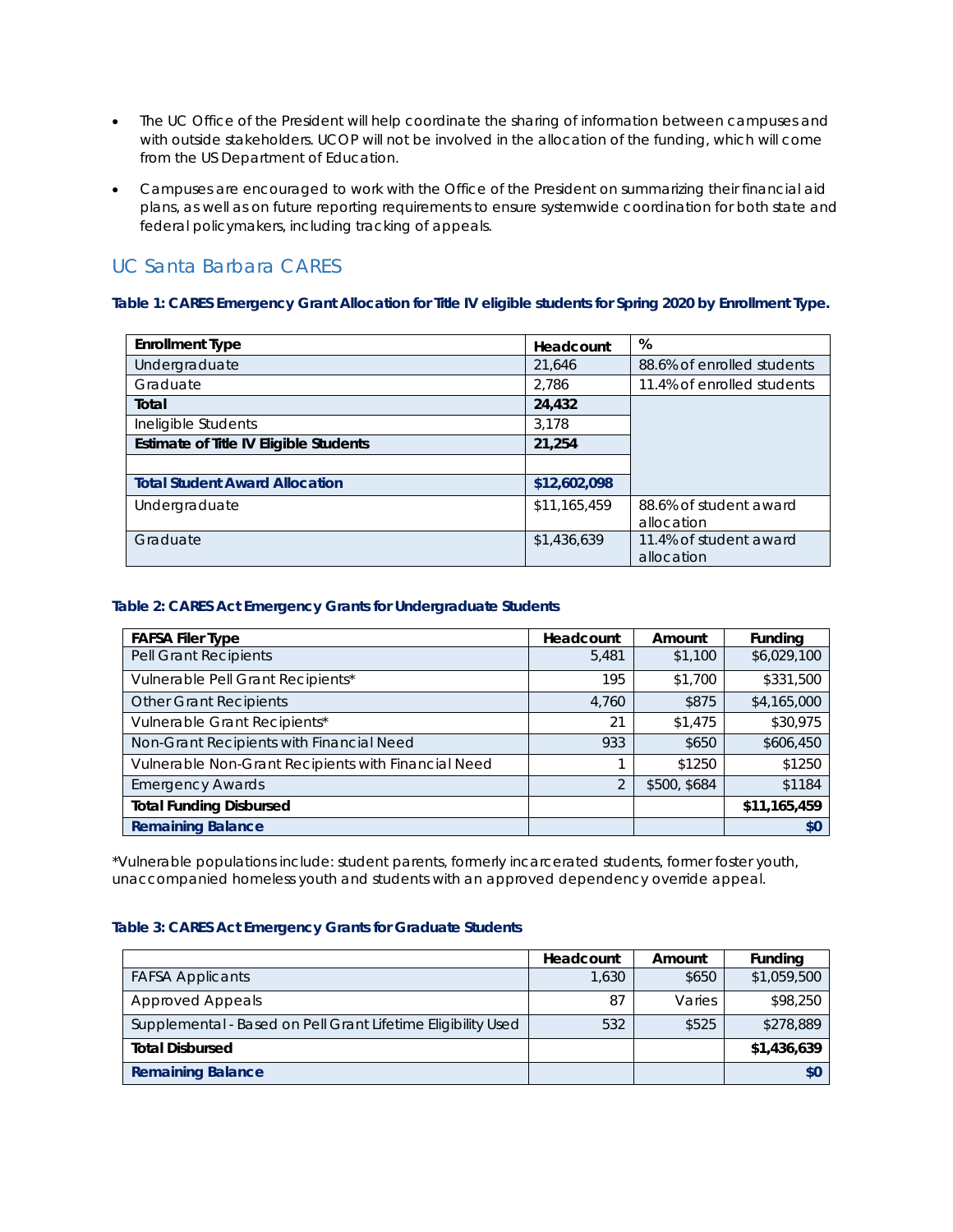# Email Communication:

# **Undergraduate Students:**

Email#1 – April 30, 2020

## **Subject: UCSB CARES Emergency Grant**

Dear Student,

The Office of Financial Aid and Scholarships is happy to inform you that you have been awarded the UCSB CARES Emergency Grant, which has been made available through the Higher Education Emergency Relief Fund.

Award amounts are based on 2019-2020 FAFSA information and are intended to help cover educational expenses related to the disruption of campus operations due to COVID-19, such as food, housing, course materials, technology, healthcare and child-care expenses.

To avoid delays in receiving your funding, we encourage you to sign up for direct deposit. Sign up now to receive an eRefund by logging in to MyBARC and following the instructions found here. Students signed up for direct deposit before Wednesday should expect to receive the funds in their bank accounts on Friday.

THIS IS A SYSTEM GENERATED E-MAIL. PLEASE DO NOT REPLY TO THIS E-MAIL NOTICE.

If you have questions, please contact us at the address and phone number listed below.

Office of Financial Aid and Scholarships University of California, Santa Barbara (805) 893-2432

Email#2 - May 4, 2020

## **New Awards Providing Financial Relief**

Important financial support was provided this week to eligible undergraduates through the Office of Financial Aid & Scholarships. Made possible by the CARES Act and the Higher Education Emergency Relief Fund, eligible students received support to help offset expenses related to the campus response to COVID-19.

Eligibility for funding was based on demonstrated financial need on the 2019-20 FAFSA, so not all students were able to receive these awards. However, we recognize that ineligible students may also be experiencing financial strain, so we have established an appeal process. Read more about this funding and complete the appeal to share your unique circumstances.

Dream Scholars: Financial Aid & Scholarships committed and awarded funding that exactly mirrors the CARES Act program to eligible California Dream Act applicants that have financial need. If you are a student that did not receive that funding, then you are also eligible to submit the same appeal.

Read more about these awards on the **Financial Aid & Scholarships website**. Note that graduate students with similar eligibility were awarded through the Graduate Division.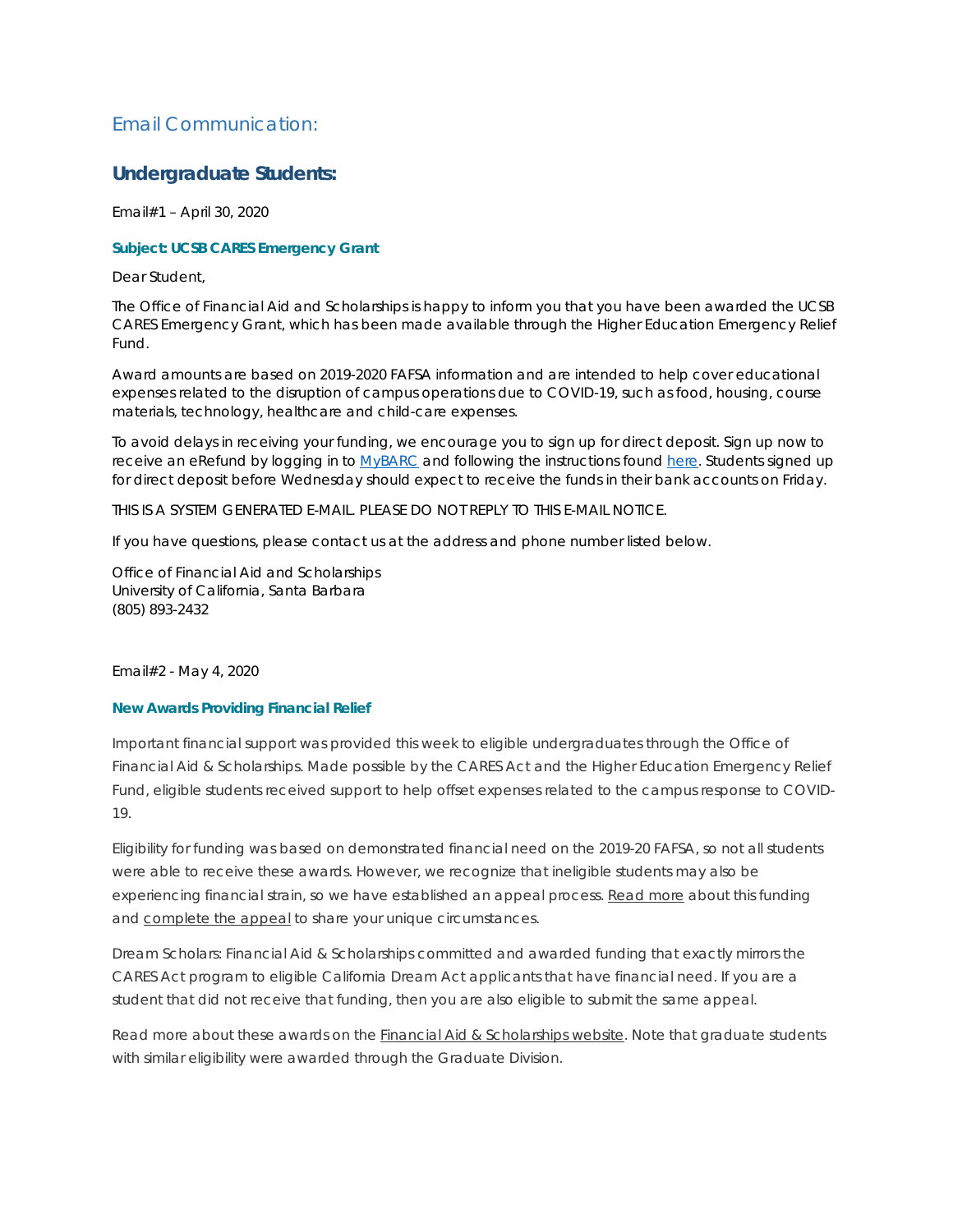# **Graduate Students:**

Email #1 – April 30, 2020

### **Subject: CARES Act Emergency Relief Grant: Check your account during the week of May 4th**

#### **Dear Graduate Student,**

This email is to inform you that **you will be receiving a \$650 Emergency Relief Grant** as part of the federal government's response to the COVID-19 pandemic.

The funding for this program originates with the CARES Act, which was signed into law on March 27th. That Act authorized the Department of Education to provide funds to colleges and universities, half of which is to be directly allocated to students "to provide emergency financial aid grants to students for expenses related to the disruption of campus operations due to coronavirus." The amount provided to UC Santa Barbara students was \$12.6 million. Of that, 11.4% was allocated to the Graduate Division for distribution to eligible graduate students, proportional to their percentage in the overall student population.

As this is a federal financial aid program, eligibility is the same as for other Title IV programs and students must have completed a FAFSA for 2019-20 to qualify. **As the campus has your FAFSA on file, these funds are now being disbursed through the normal campus financial channels and should reach your bank account during the week of May 4th, provided you have direct deposit configured as your preference with the BARC office.** Instructions on how to set up direct deposit can be found **here**. If your preferred method of payment is a physical check, you will be contacted by the BARC office via email to confirm delivery address and/or options to convert the payment to a direct deposit. **If you have not received these funds by May 11th, contact financial@graddiv.ucsb.edu.**

Because you have a FAFSA on file, **you are also eligible to apply for a Supplemental Emergency Relief Grant**. These grants are for students who have expenses related to the coronavirus that have not been covered by other programs. We know that many graduate students have incurred financial costs due to the coronavirus, including loss of income, loss of summer support, unexpected housing or childcare costs, costs related to technology, and unreimbursed travel expenses. Some students have received funds to address these shortfalls through the GSA COVID-19 Emergency Relief Grant or the Financial Crisis Team. In addition, most students have received the \$1200 stimulus checks and some may have received unemployment. If you have expenses related to the coronavirus that have not yet been covered by other programs, you are eligible **to apply for a Supplemental Emergency Relief Grant**. These funds need to be expended as soon as possible. Distributions will be made until the funds are depleted. If you still have coronavirus-related expenses, we encourage you to apply soon.

#### **Sincerely,**

#### **The Graduate Division Financial Support Unit**